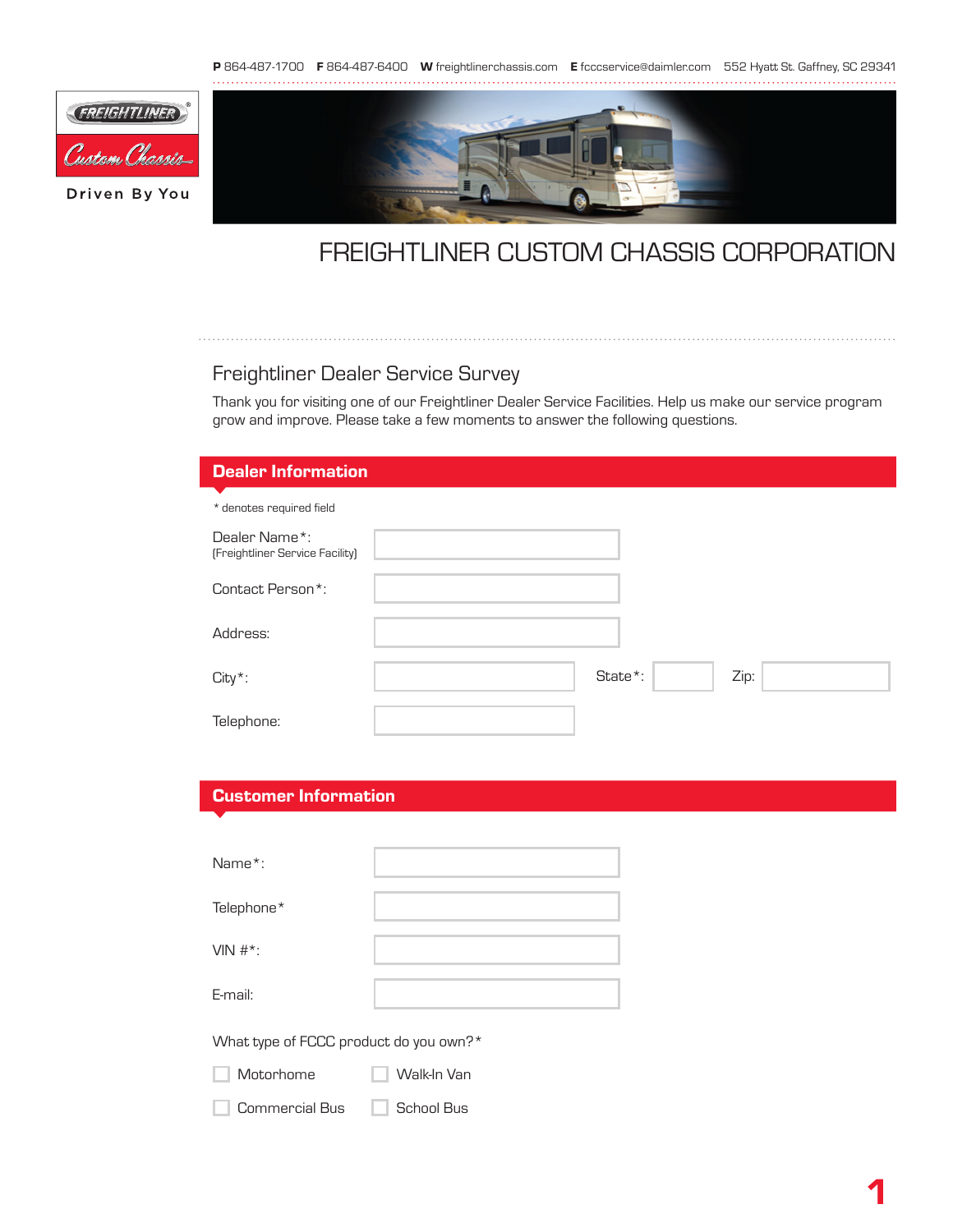| Select the option below which best describes your answer |
|----------------------------------------------------------|
|----------------------------------------------------------|

| If you have any suggestions or comments on how we can improve or expand, please give us your        |
|-----------------------------------------------------------------------------------------------------|
| comments below. Please answer all multiple-choice questions so the scoring accurately reflects your |
| experience; comments are optional.                                                                  |

| 1. How was the overall appearance of the facility as you drove up to the service area?*     |                                                                                           |  |  |  |
|---------------------------------------------------------------------------------------------|-------------------------------------------------------------------------------------------|--|--|--|
| Very organized [15]                                                                         | Additional comments (optional):                                                           |  |  |  |
| Organized [10]                                                                              |                                                                                           |  |  |  |
| Disorganized (2)                                                                            |                                                                                           |  |  |  |
| Very disorganized [1]                                                                       |                                                                                           |  |  |  |
|                                                                                             |                                                                                           |  |  |  |
| 2. How satisfied were you with the greeting that you received from the service department?* |                                                                                           |  |  |  |
| Very satisfied [15]                                                                         | Additional comments (optional):                                                           |  |  |  |
| Satisfied [10]                                                                              |                                                                                           |  |  |  |
| Dissatisfied [2]                                                                            |                                                                                           |  |  |  |
| Very dissatisfied [1]                                                                       |                                                                                           |  |  |  |
|                                                                                             |                                                                                           |  |  |  |
| 3. How satisfied were you with the repairs or service that was performed?*                  |                                                                                           |  |  |  |
| Very satisfied [15]                                                                         | Additional comments (optional):                                                           |  |  |  |
| Satisfied [10]                                                                              |                                                                                           |  |  |  |
| Dissatisfied (2)                                                                            |                                                                                           |  |  |  |
| Very dissatisfied [1]                                                                       |                                                                                           |  |  |  |
|                                                                                             |                                                                                           |  |  |  |
|                                                                                             | 4. How satisfied were you with the timeliness of the repairs or service work being done?* |  |  |  |
| Very satisfied [10]                                                                         | Additional comments (optional):                                                           |  |  |  |
| Satisfied [5]                                                                               |                                                                                           |  |  |  |
| Dissatisfied (2)                                                                            |                                                                                           |  |  |  |
| Very dissatisfied [1]                                                                       |                                                                                           |  |  |  |
|                                                                                             |                                                                                           |  |  |  |
| 5. How satisfied were you with the customer lounge and waiting area?*                       |                                                                                           |  |  |  |
| Very satisfied [10]                                                                         | Additional comments (optional):                                                           |  |  |  |
| Satisfied [5]                                                                               |                                                                                           |  |  |  |
| Dissatisfied (2)                                                                            |                                                                                           |  |  |  |
| Very dissatisfied [1]                                                                       |                                                                                           |  |  |  |
|                                                                                             |                                                                                           |  |  |  |